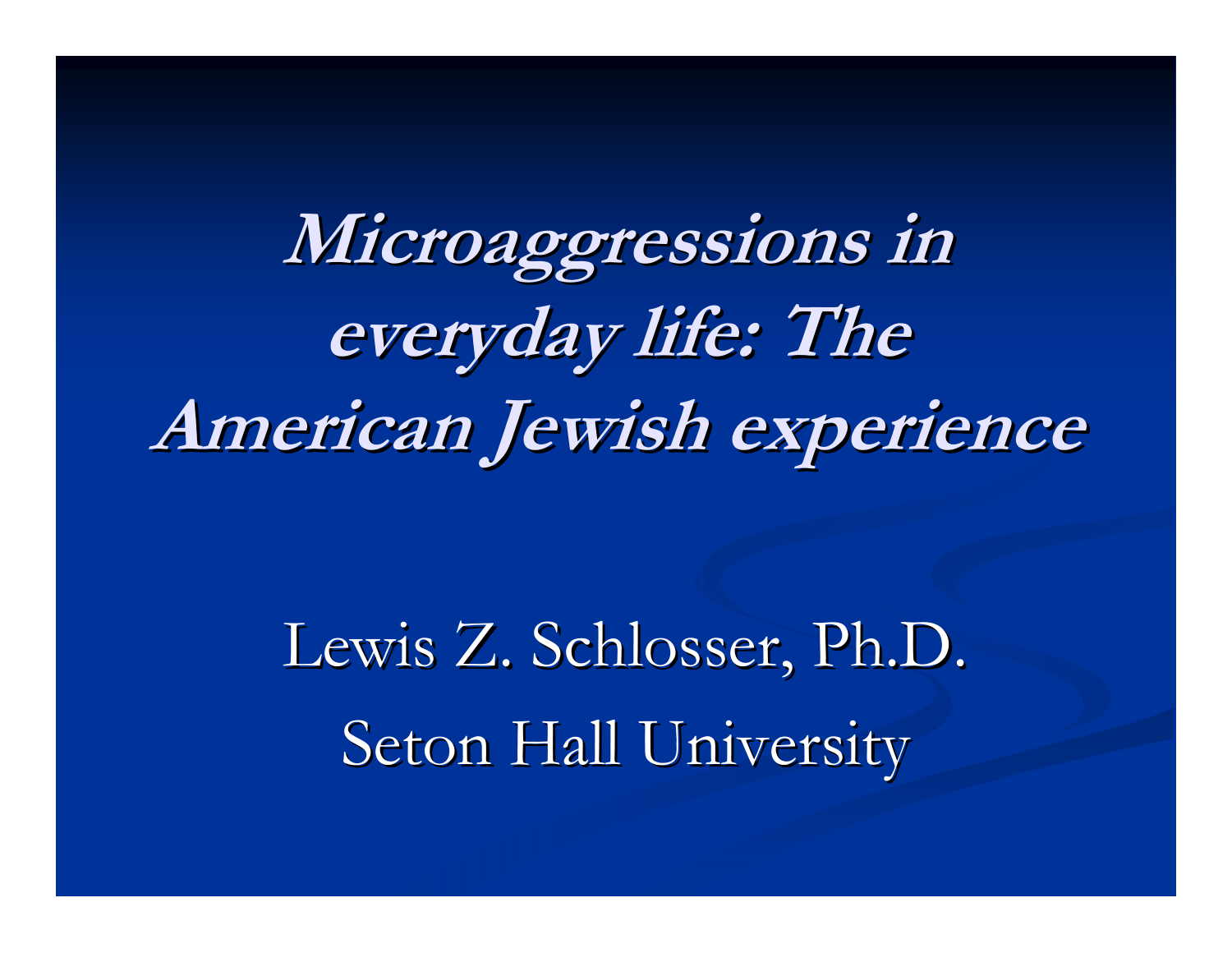#### **Purpose of Presentation Purpose of Presentation**

 $\blacksquare$  Describe the manifestations of microaggressions against American Jews

Explain how microaggressions affect the lives of American Jews

Explain how American Jews rely on their cultural and religious identity for coping with stress and trauma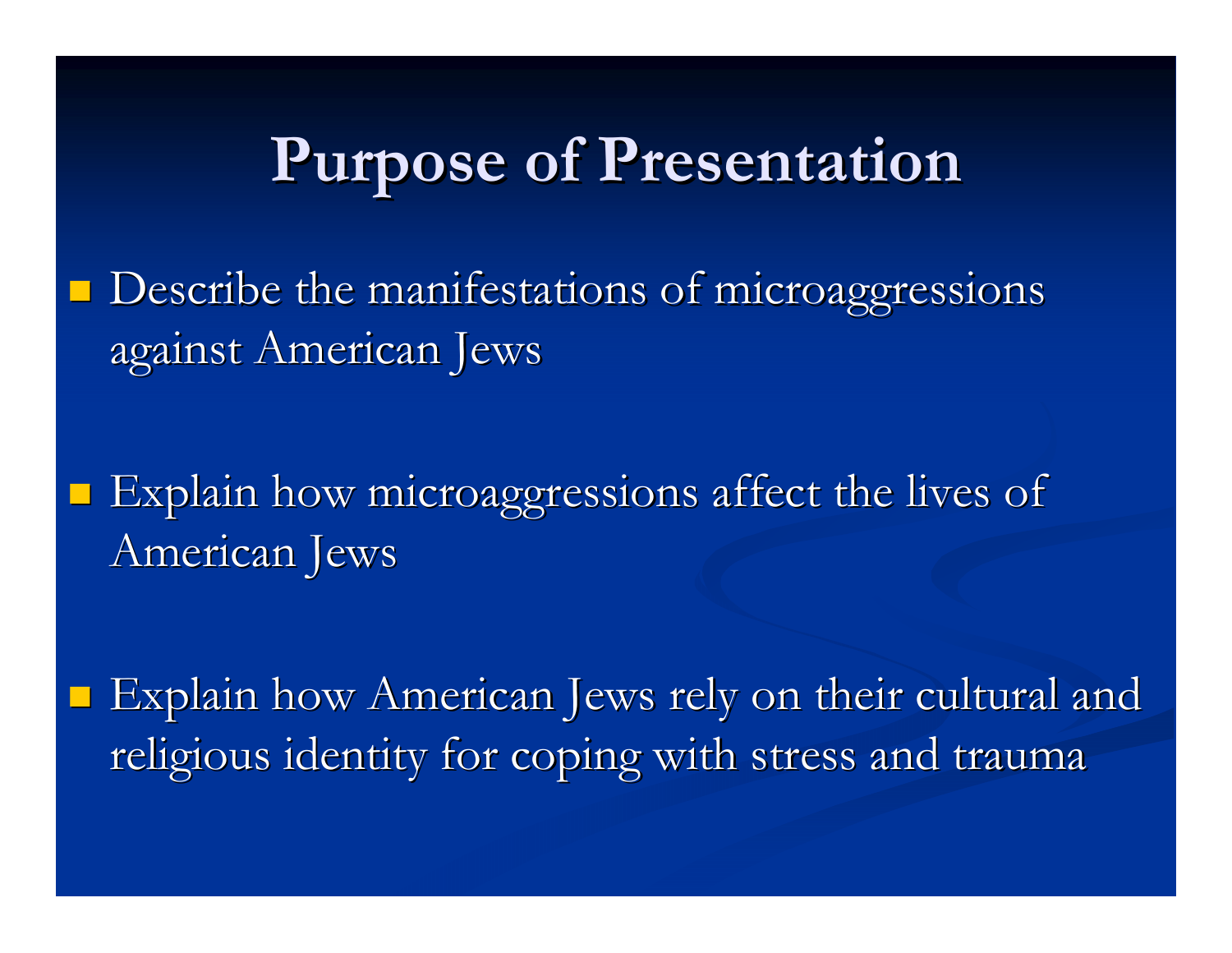#### **Antisemitism or Anti Antisemitism or Anti -Semitism Semitism**

- **Anti-Semitism first coined by Wilhelm Marr in 1879** to express anti-Jewish feelings
- **Nany now use "antisemitism"** " to prevent co-opting of this word for anything other than its original intent: Jew-hatred
- $\blacksquare$  For example, some Arab groups claim they cannot be "anti-Semitic" since they themselves are Semitic
- $\blacksquare$  Hence, eliminating the hyphen takes the focus away from the term "Semitic"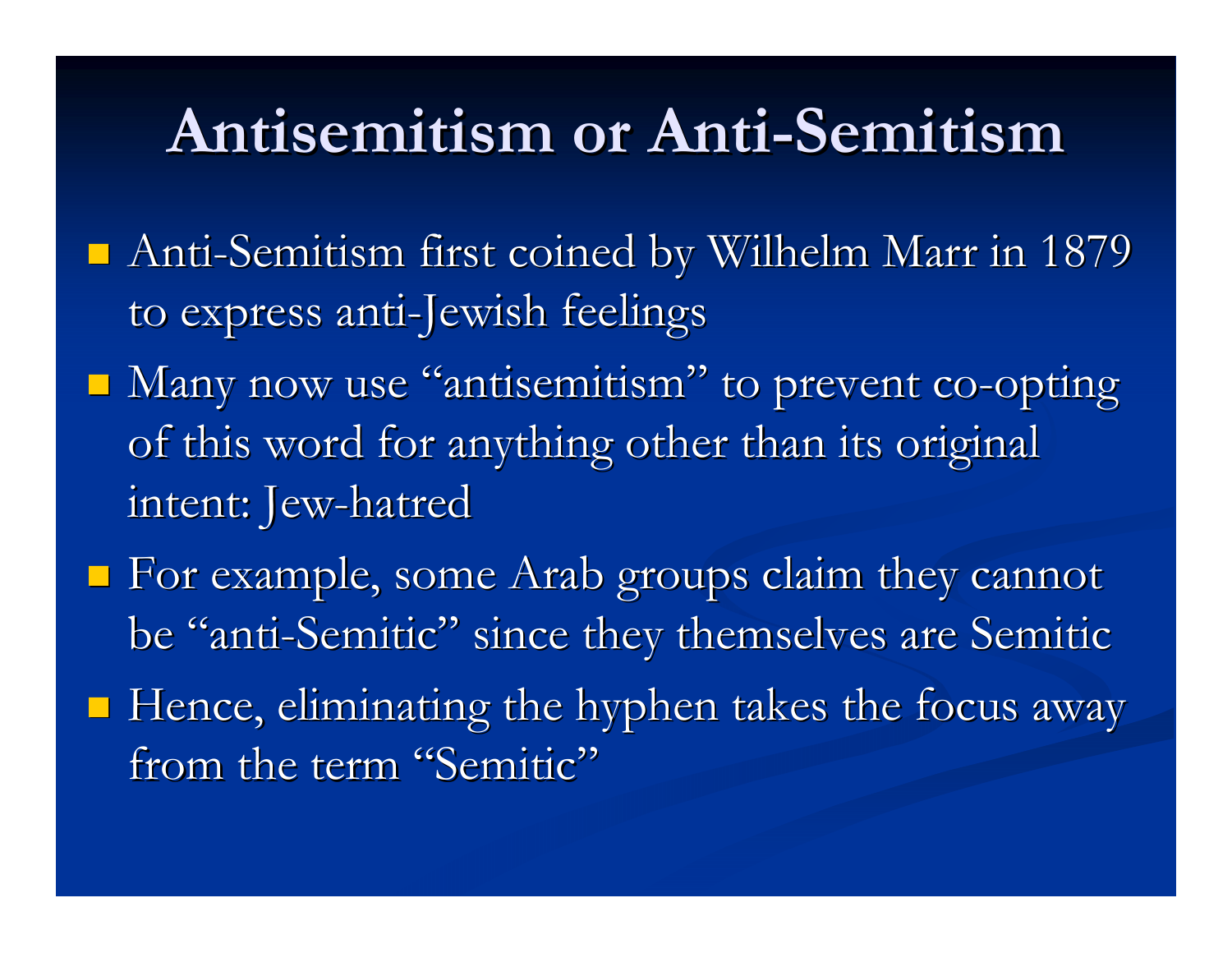### **American Jews or Jewish Americans American Jews or Jewish Americans**

 $\blacksquare$  Emphasizes the primacy of being Jewish through use of *American* as a descriptor of *Jew* 

 $\blacksquare$  Acknowledges the nomadic heritage of Jews as a Diaspora people who often needed to flee when antisemitism reached dangerous levels

**Of course, within-group differences exist, and some** may prefer Jewish American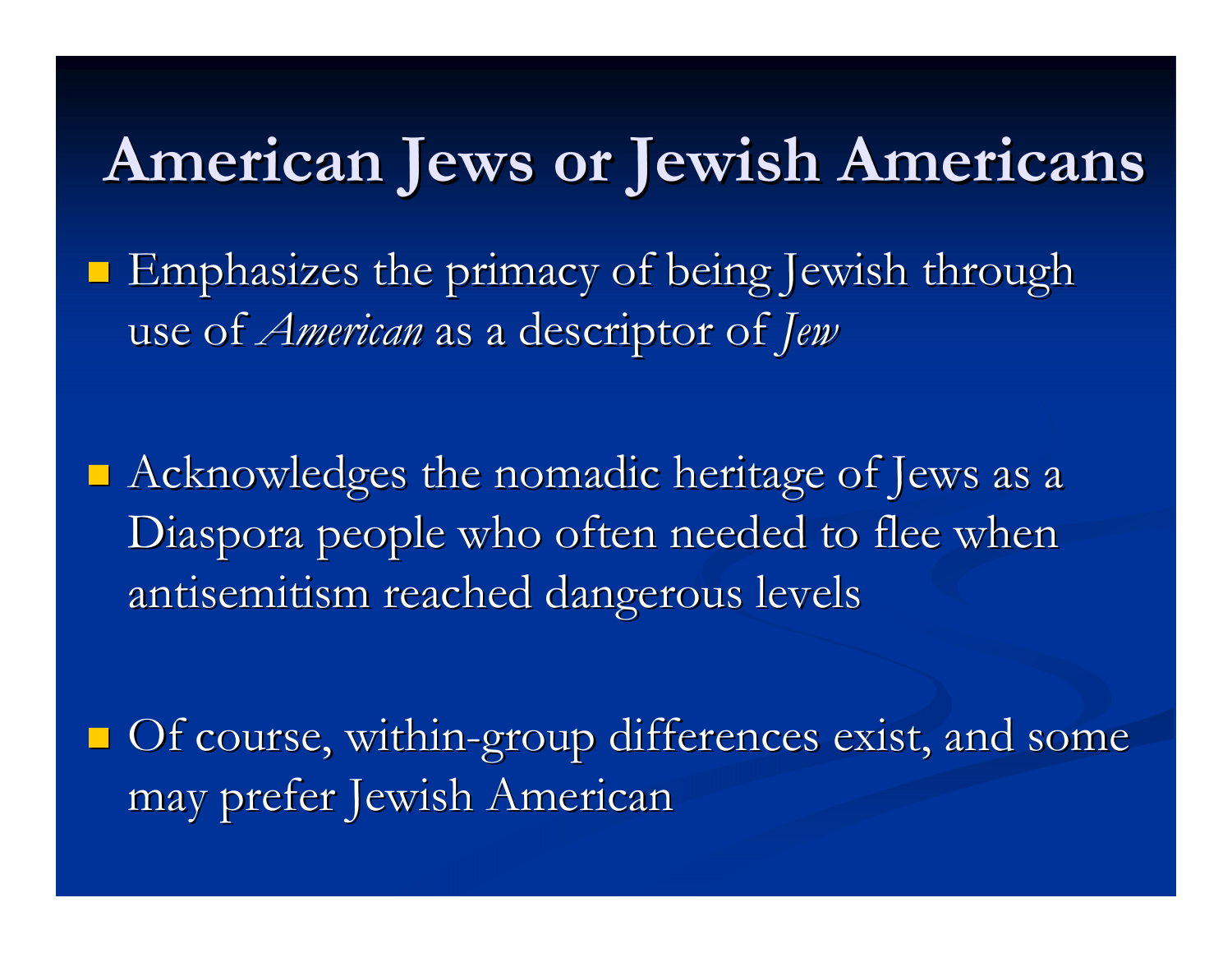## **Microaggressions against Microaggressions against American Jews American Jews**

- **Racial microaggressions against People of Color are** one way in which racism manifests on a daily basis (Sue et al., 2007)
- $\blacksquare$  Microaggressions against American Jews are one way in which antisemitism manifests on a daily basis (Schlosser, 2008) (Schlosser, 2008)
- **Three forms of Microaggressions:** 
	- $\blacksquare$  Microassaults
	- $\blacksquare$  Microinsults
	- $\blacksquare$  Microinvalidations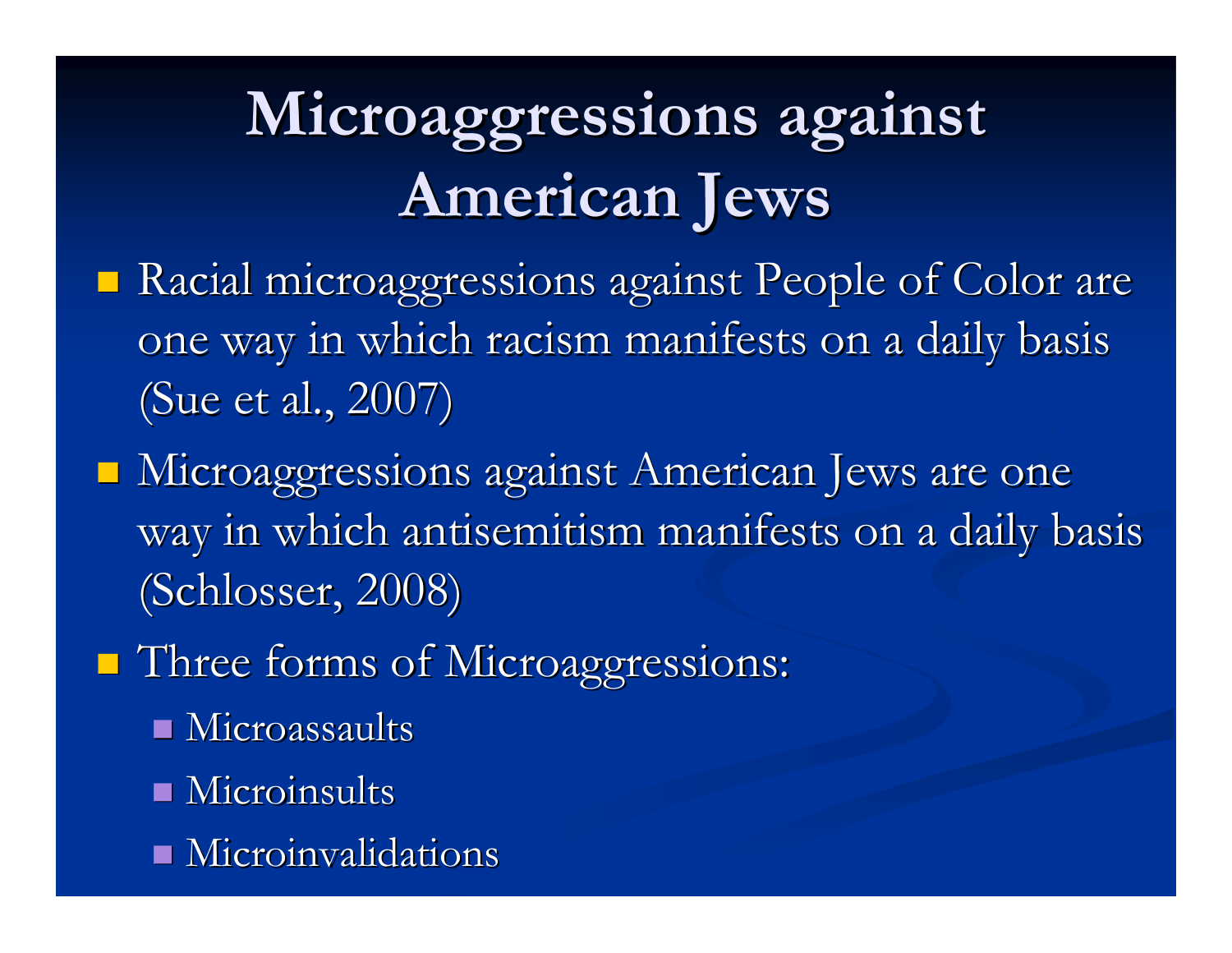### **Being excluded in the literature**  $\cdot$ **Another microaggression Another microaggression**

- **Sue et al. specifically excludes the experience of** peoples' other marginalized identities
- Jews have been frequently ignored in the Jews have been frequently ignored in the multicultural literature (Langman, 1995, 1999; multicultural literature (Langman, 1995, 1999; Schlosser, 2006)
- Sue et al. list "Displaying a swastika" as a Microassault
- $\blacksquare$  Need to describe the experience of American Jews in terms of microaggressions Jews in terms of microaggressions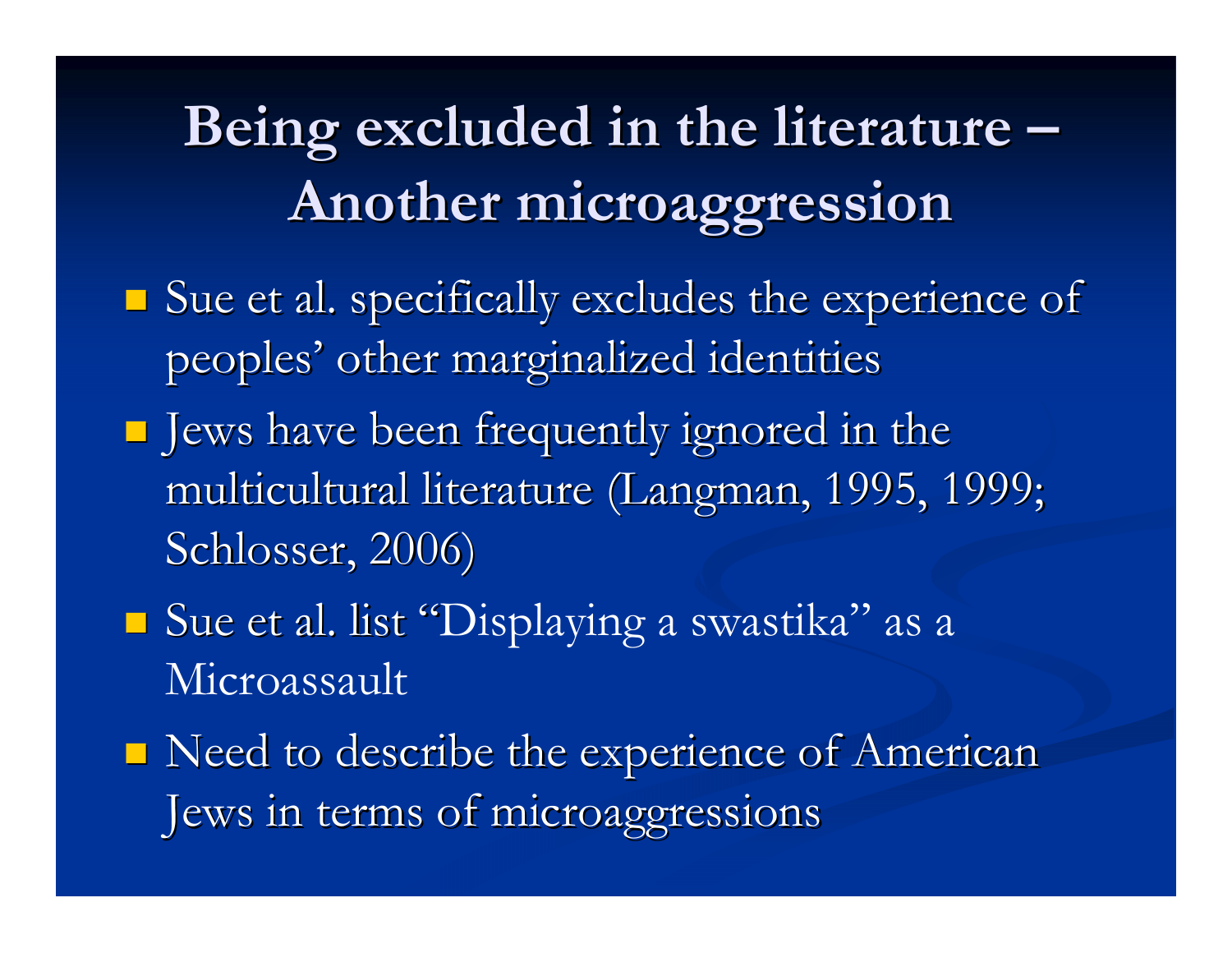### **Ascription of Intelligence Ascription of Intelligence**

- Assigning intelligence to a person of color on the basis of their race
	- "You are a credit to your race."
	- Asking an Asian person to help with a math or science problem.
- $\blacksquare$  Assigning intelligence to a Jew because of their Jewish identity
	- $\blacksquare$  "You need to get yourself a Jewish lawyer"
	- NYCD "Rabbis"
- Jews were the first model Jews were the first model minority minority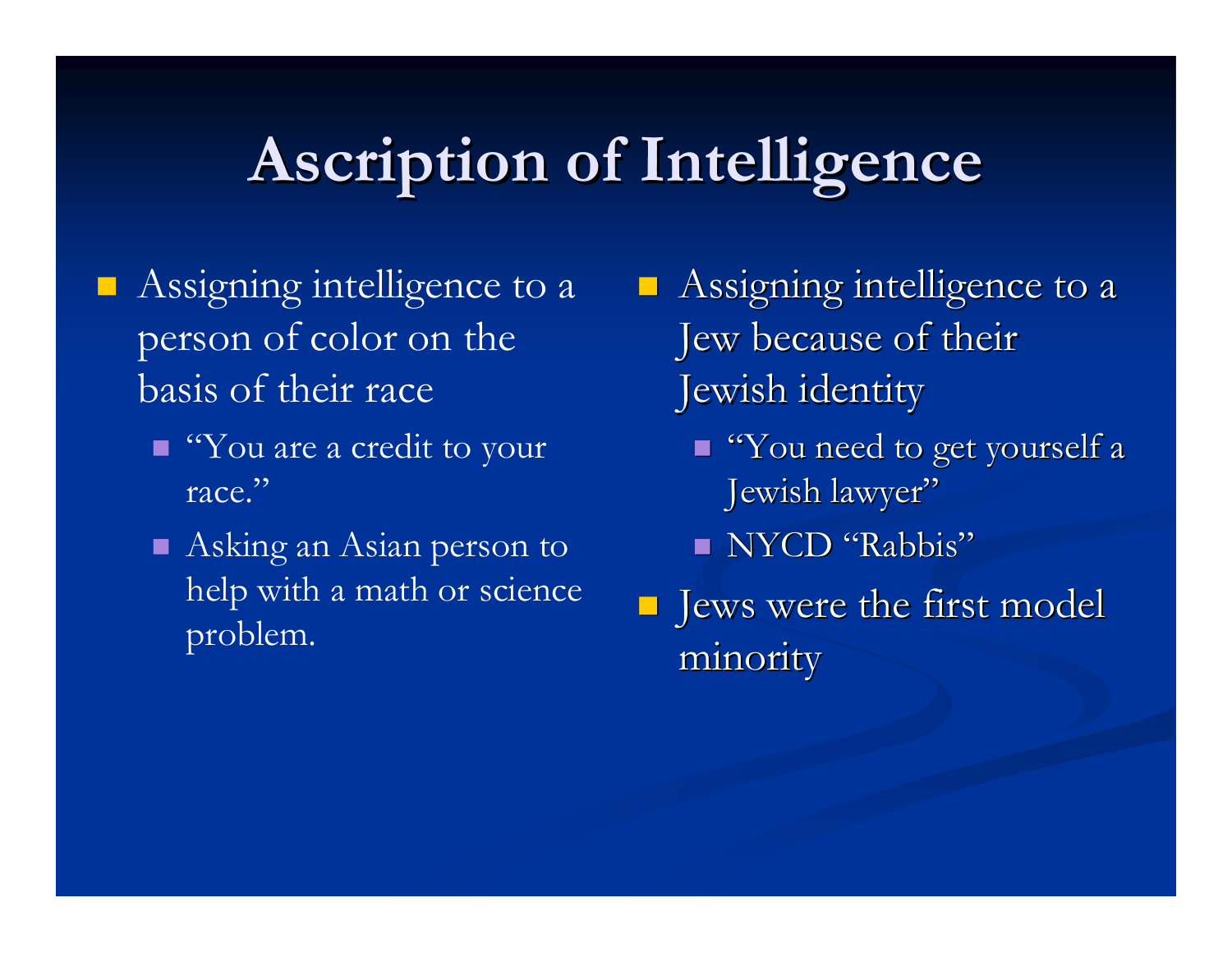#### **Second Class Citizens Second Class Citizens**

 Occurs when a White person is given preferential treatment as a consumer over a person of color

Having a taxi cab pass a person of color and pick up a White passenger

Occurs when (a) Christians are given preferential treatment over Jews and/or (b) Jews are not seen as an ethnic minority group

- $\blacksquare$  Examples of Christian privilege
- **Discounting of Jewish** identity during multicultural dialogues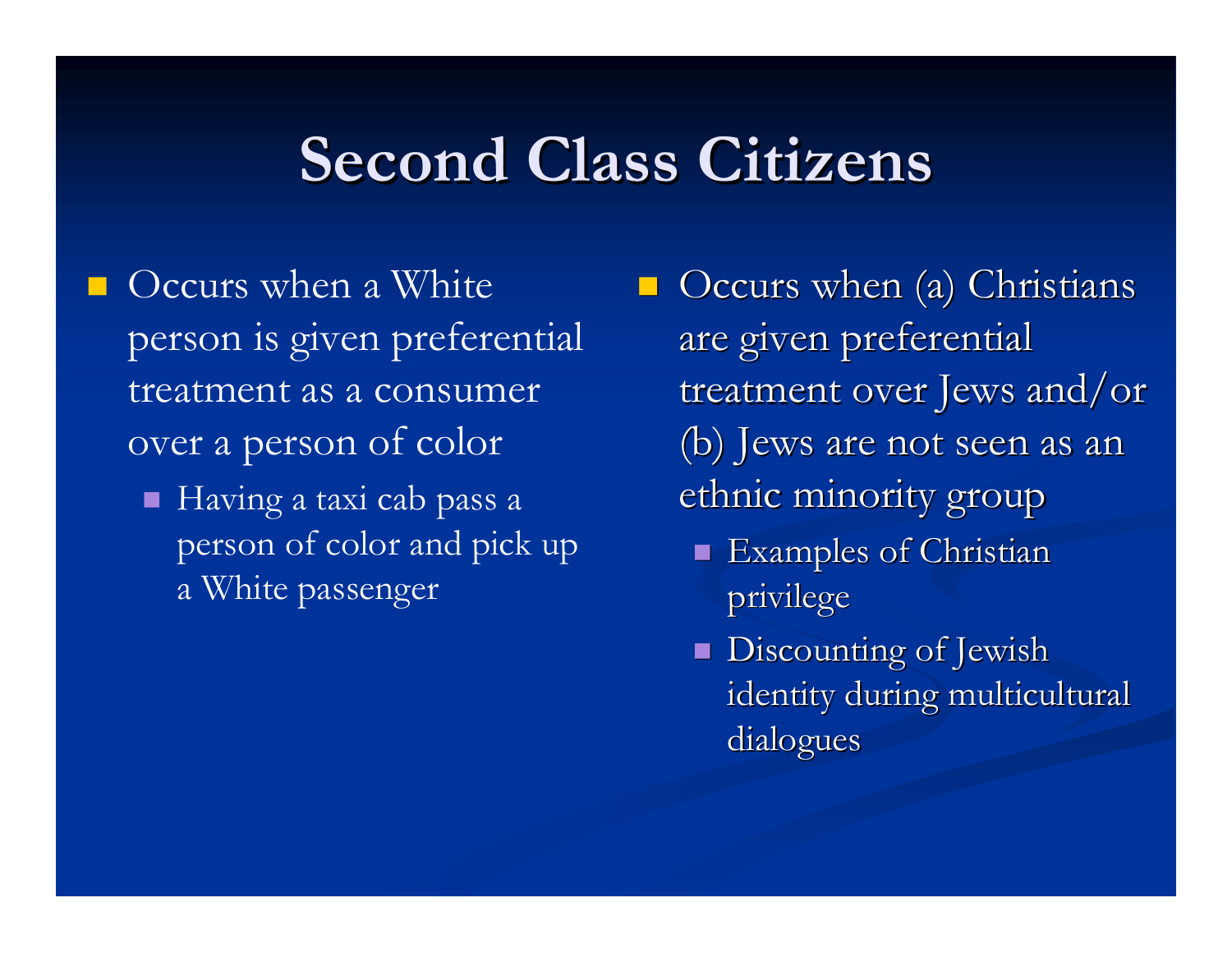### **Pathologizing Cultural Values Pathologizing Cultural Values**

- $\blacksquare$  The notion that the values and communication styles of the dominant/White culture are ideal
	- Asking a Black person: "Why do you have to be so loud/animated? Just calm down."

 $\blacksquare$  The notion that the values and communication styles of the dominant/White culture are ideal

- $\blacksquare$  Telling a Jew that she or he is pushy
- Jewish women seen as a Jewish women seen as a "JAP" or Jewish mother.
- Jewish men seen as Jewish men seen as intelligent, neurotic, weak, and effeminate.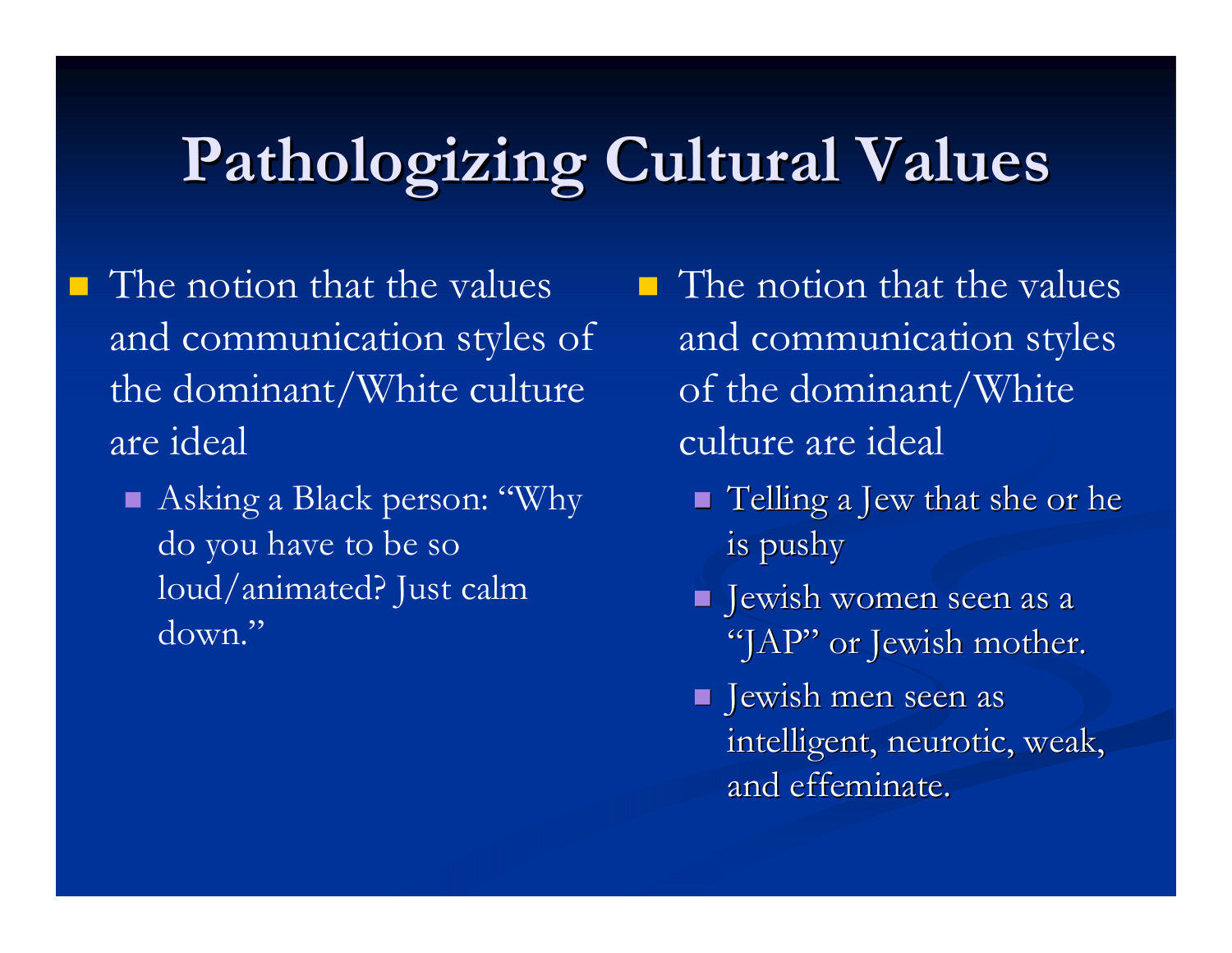### **Assumptions Assumptions**

- $\blacksquare$  Assumption of Criminal Status
- $\blacksquare$  A person of color is presumed to be dangerous, criminal, or deviant on the basis of their race
	- A store owner following a customer of color around the store
	- A White person waits to ride the next elevator when a person of color is on it
- $\blacksquare$  Assumption of wealth, power, and control
- **I** Jews are presumed to be rich and controlling the U.S. banks, media, and Hollywood Hollywood
	- Jews are simultaneously Jews are simultaneously wealthy and miserly
	- $\blacksquare$  Jews are seen as secretly plotting to take over the world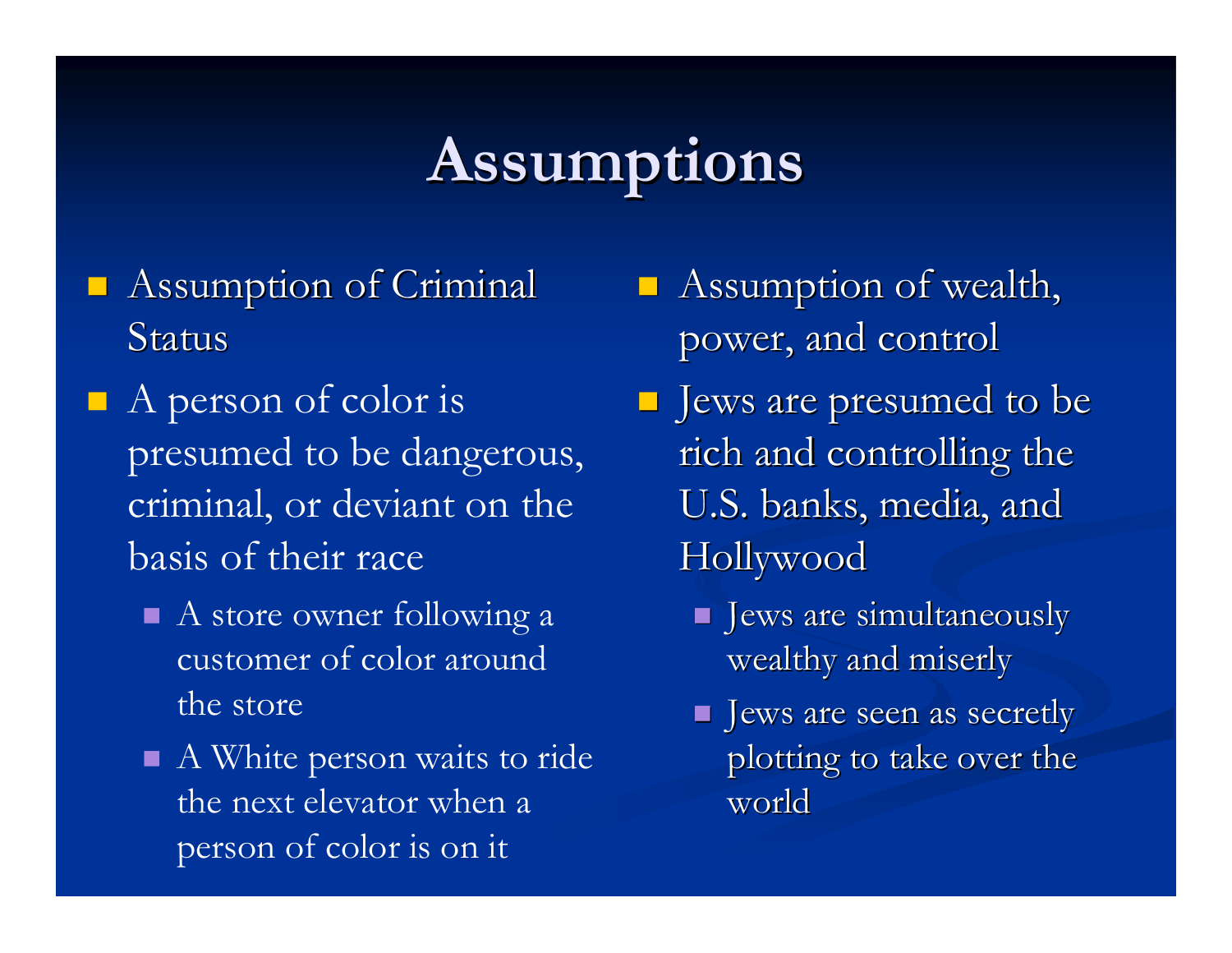#### **Alien in own land Alien in own land**

#### $\blacksquare$  Alien in own land

language

 When Asian Americans and Latino Americans are assumed to be foreign-born ■ "Where were you born?" "You speak good English."  $\blacksquare$  A person asking an Asian American to teach them words in their native

 Jews as traitors/disloyal Jews as traitors/disloyal because part of Jewish nation/assumed allegiance to Israel

- $\blacksquare$  Simultaneously asserting that Jews don't belong in the US and that they don't have a claim to Israel
- $\blacksquare$  JFK and Joe Lieberman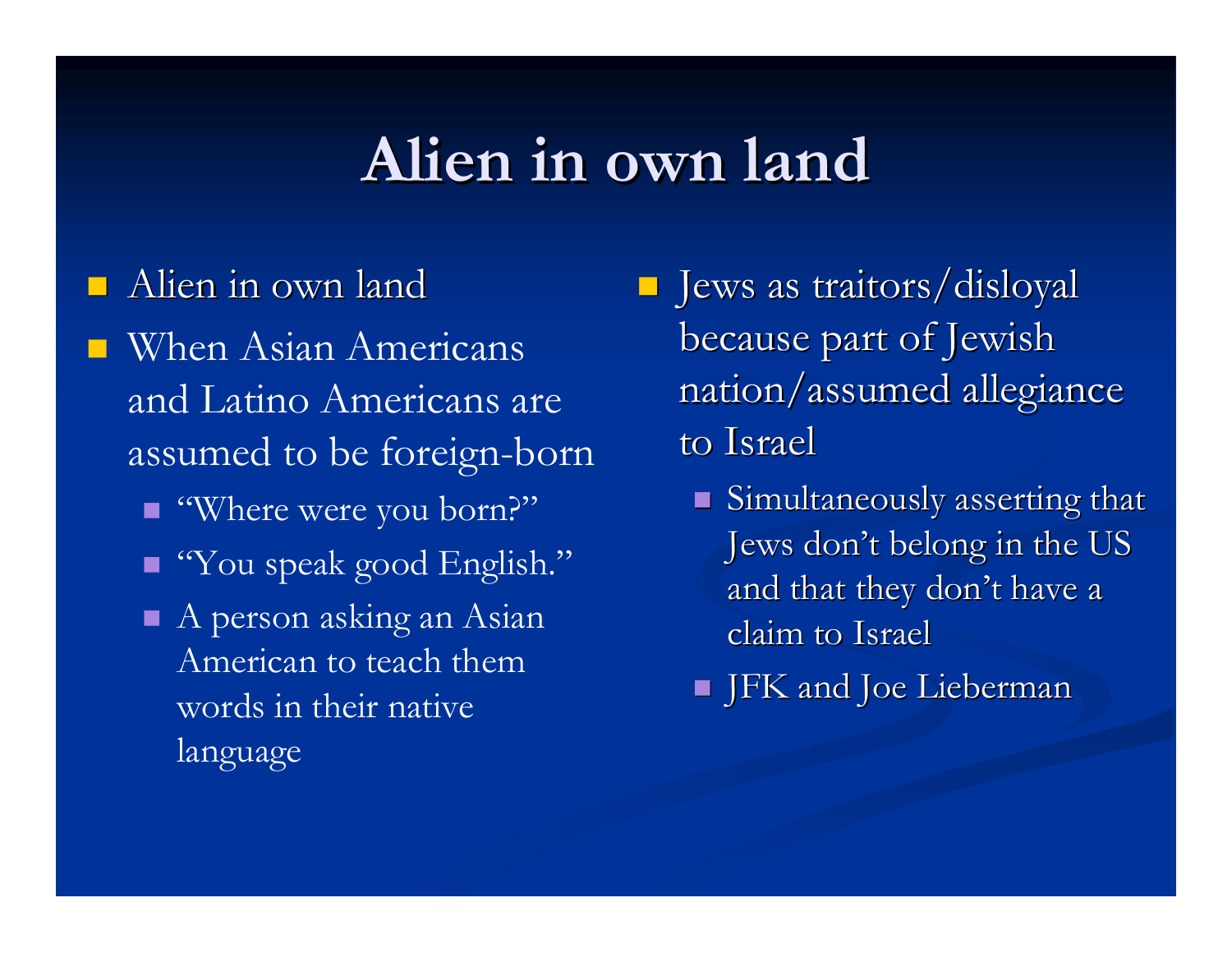### **Invisibility of Judaism Invisibility of Judaism**

#### Color Blindness

- I Statements that indicate a White person does not want to acknowledge race
	- "When I look at you, I don't see color."
	- "America is a melting pot."
	- **There is only one race, the** human race."

 $\blacksquare$ Invisibility of Jewish identity/assumptions of being able to identify Jews

- $\blacksquare$  "You're not Jewish  $\cdot$  $-$ – you're white.
- "You look Jewish" / "You don't look Jewish."
- **Oppression Olympics**
- **Legitimacy Testing**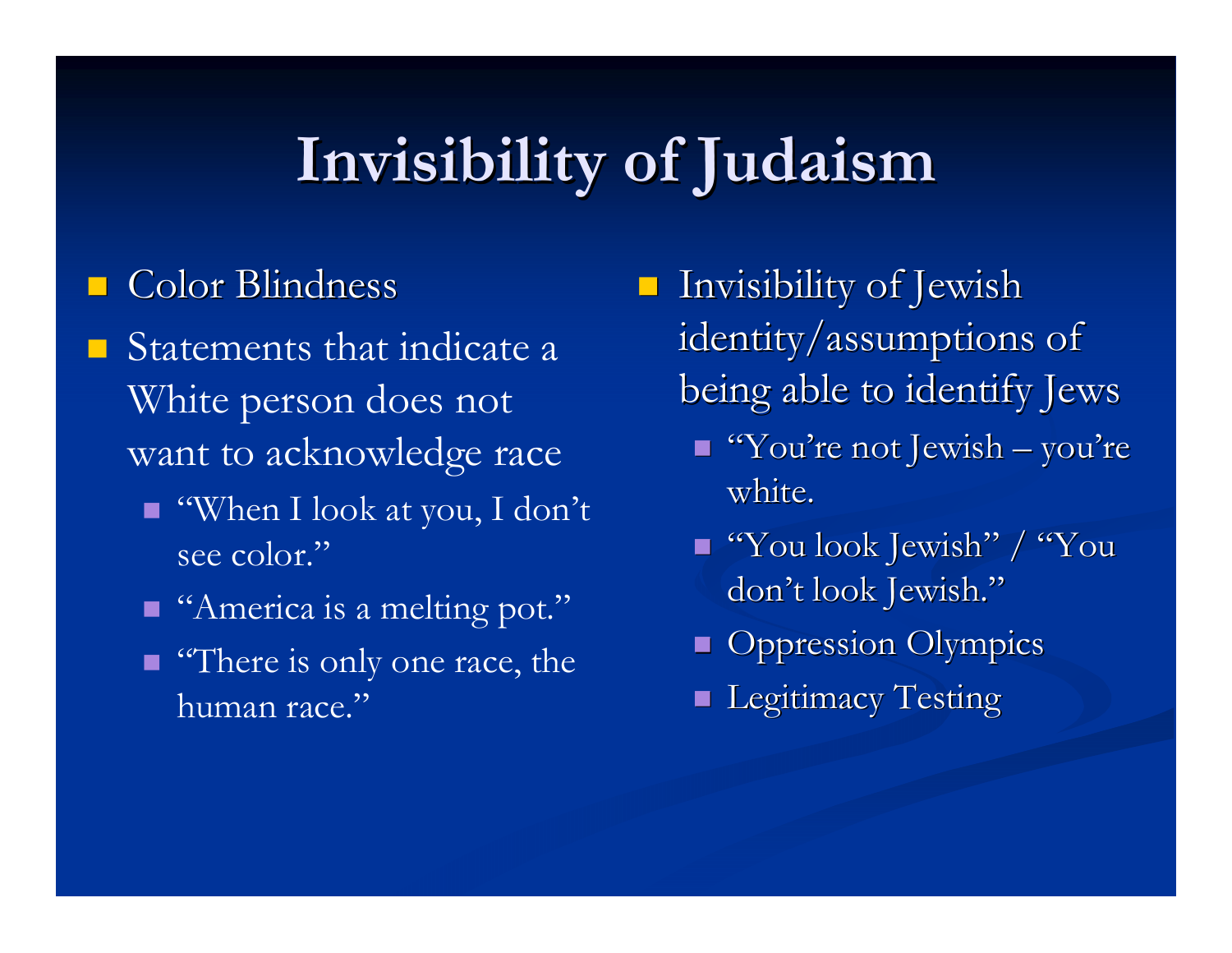### **Myths**

- Myth of meritocracy
- I Statements which assert that race does not play a role in life successes
	- **T** "I believe the most qualified person should get the job."
	- **T** "Everyone can succeed in this society, if they work hard enough."
- $\blacksquare$ Myth of deicide and the blood libel
- $\blacksquare$  Statements that seek to perpetuate antisemitic myths
	- $\blacksquare$  The Jews killed Jesus.
	- $\blacksquare$  Jews used to kill Christian children for religious ceremonies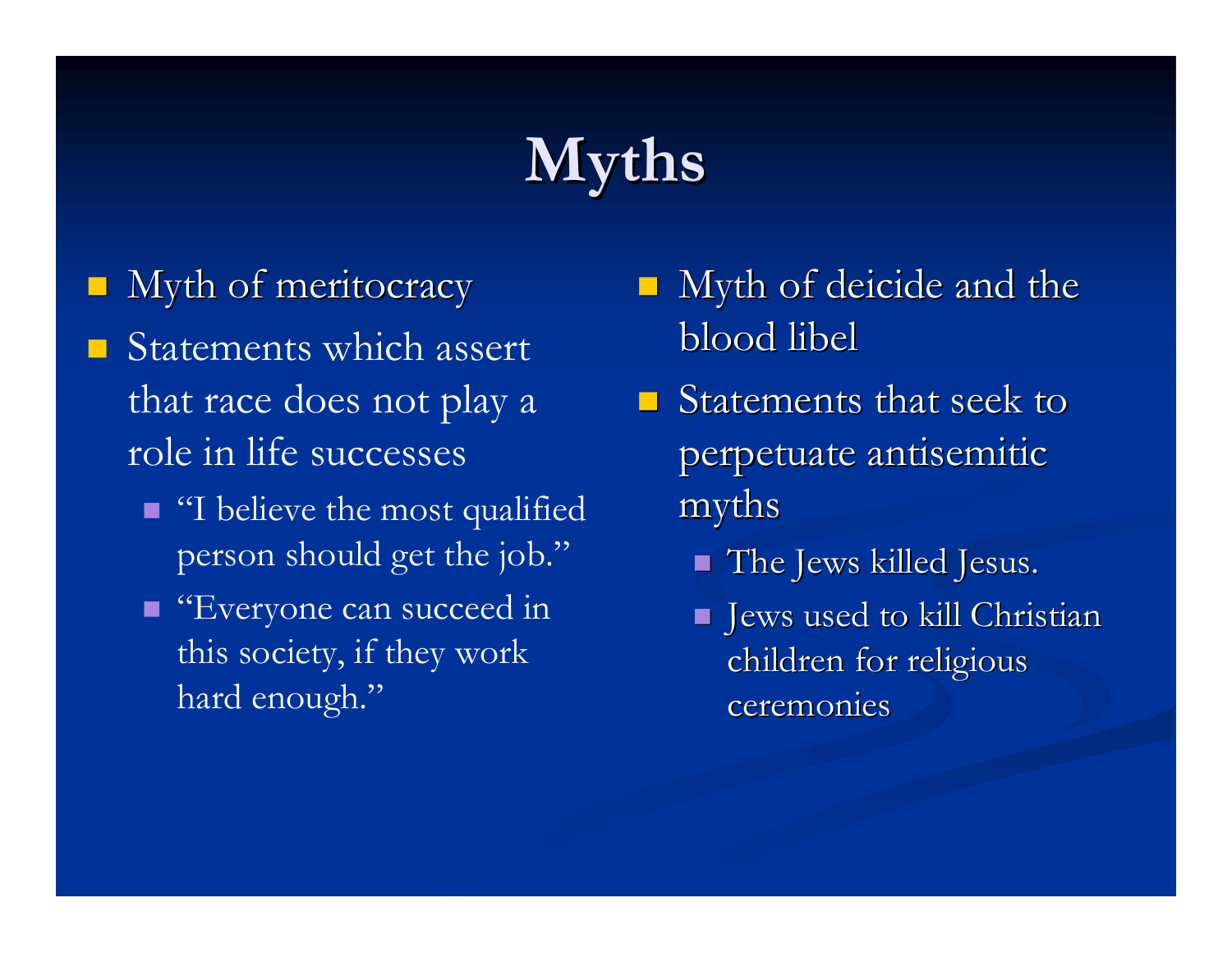### **Denial**

- $\blacksquare$  Denial of Individual Racism
- $\blacksquare$  A statement made when Whites deny their racial biases
	- $\blacksquare$  "I'm not racist. I have several Black friends."
	- $\blacksquare$  "As a woman, I know what you go through as a racial minority."
- $\blacksquare$  Denial of antisemitism and the Holocaust
- $\blacksquare$  A statement made when people deny their anti-Jewish biases
	- $\blacksquare$  I'm not antisemitic. I have several Jewish friends.
	- $\blacksquare$  As a minority, I understand how bad the Holocaust was for Jews.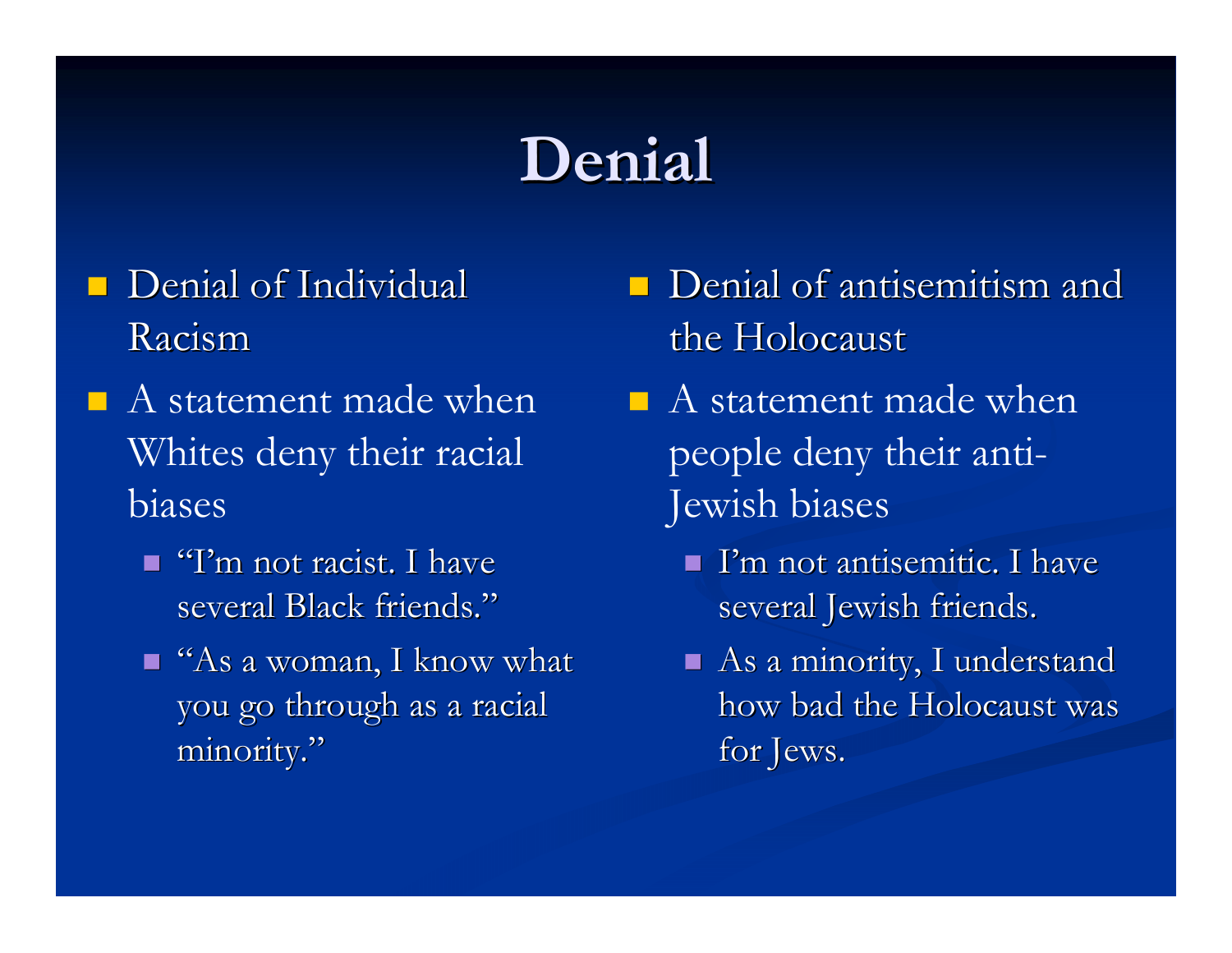## **Coping with Microaggressions Coping with Microaggressions**

- **Social support (e.g., family, friends, community)**  $\blacksquare$  Use of humor
- $\blacksquare$  Psychotherapy
- $\blacksquare$  Rituals
	- **Prayer**
	- $\blacksquare$  Holiday celebrations (e.g., Pesach)

**Social Justice Orientation**  $\blacksquare$  Tikkun Olam (e.g., Mitzvot, Tzedakah)

 $\blacksquare$  ADL, AJC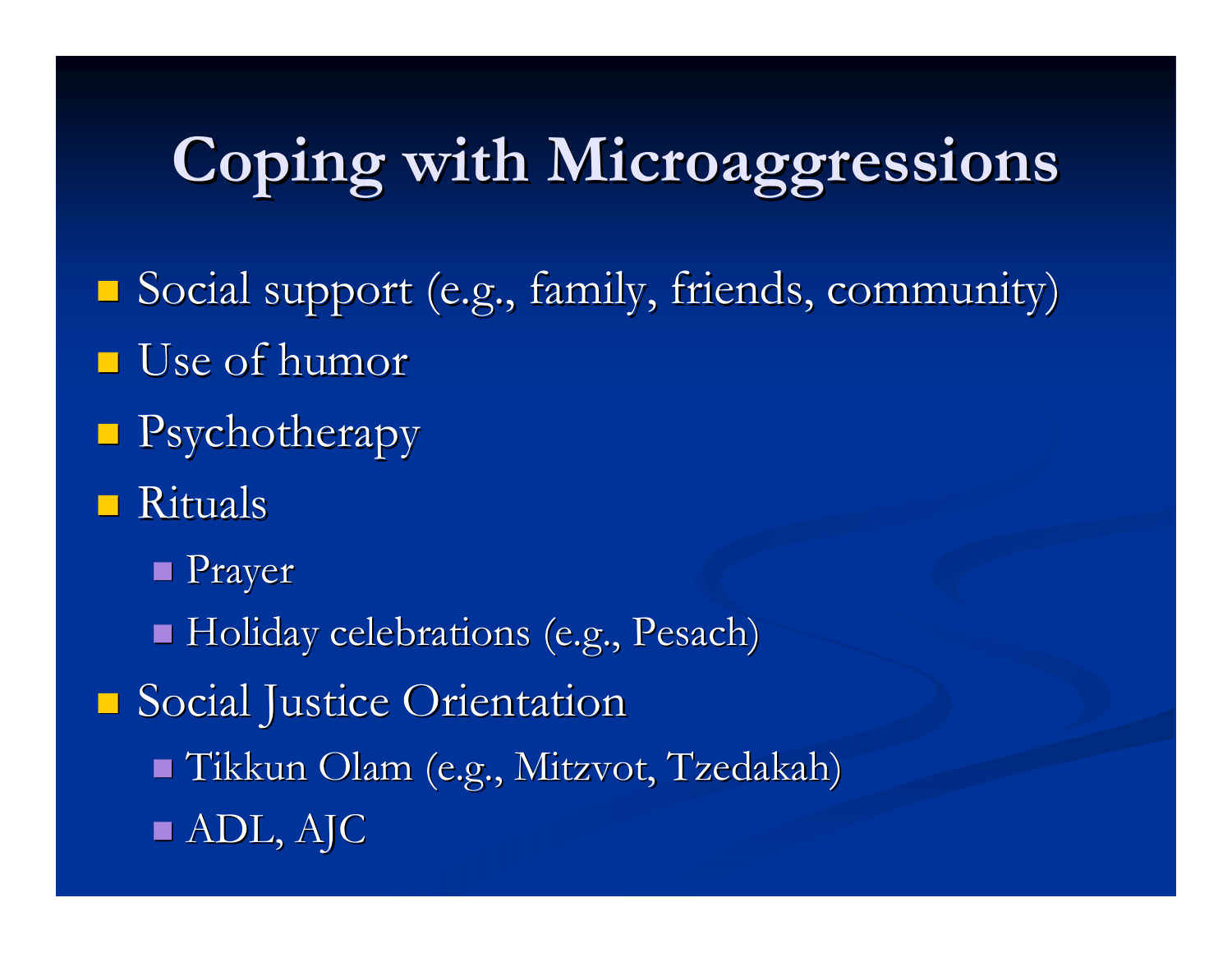#### **Recommendations Recommendations**

- **E** Education and Training Explicitly include Jews in MC courses and dialogues Explicitly include Jews in MC courses and dialogues Teach about and fight against antisemitism Teach about and fight against antisemitism **Research**  $\blacksquare$  Acknowledge Jews as ethnic group  $\blacksquare$  Examine antisemitism and microaggressions vs. Jews Practice  $\blacksquare$  Validate clients' experience of antisemitism
	- $\blacksquare$  See Schlosser (2006)  $\cdot$  $-$  Affirmative Psychotherapy for  $\overline{\phantom{a}}$ American Jews